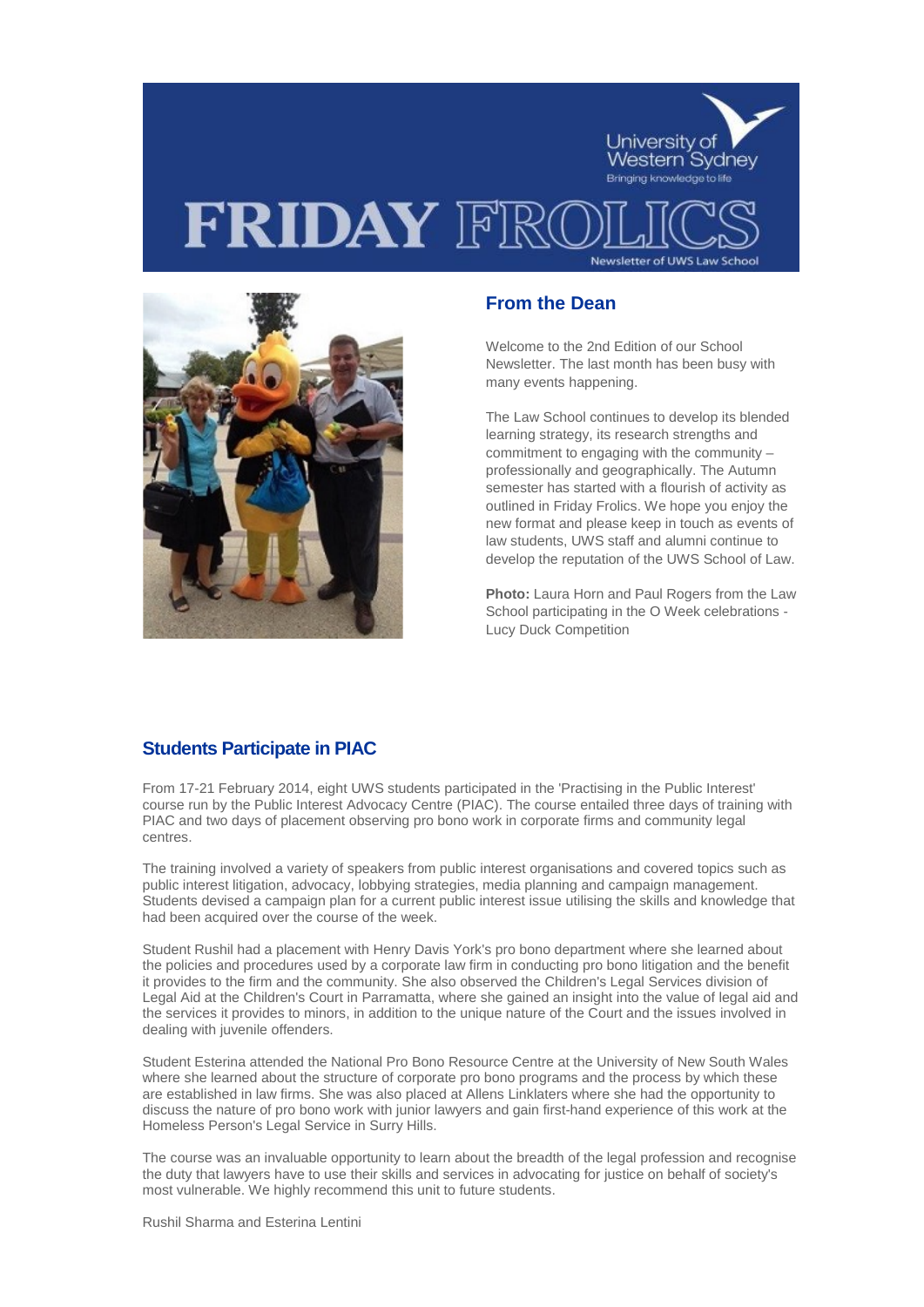# **Research**

## **Professor Stephen Freeland**

Expert Advisor for 'Island of Impunity' a (234 page) report prepared by PIAC (Public Interest Advocacy Centre) detailing alleged international crimes in Sri Lanka over the closing stages of that country's civil war. This report has been circulated to the Governments of all Member States of the United Nations and to the UN High Commissioner for Human Rights, and will be formally discussed in the UN Human Rights Council in Geneva at a special session regarding Sri Lanka scheduled for March 2014

Quoted in 'Judgement restores Status Quo at Hague Tribunal', *Information* newspaper, 28 January 2014, pages 10-11 (in Danish and English)

Presentation 'Specific Direction or Not - What is going on at the ICTY?' iCourts Centre of Excellence for International Courts, University of Copenhagen, 31 January 2014

Awarded Honorary Title of *Lectio Cum Laude* by University of Tartu, Estonia, 7 December 2013

Appointed to the Editorial Board of the *German Journal of Air and Space Law / Zeitschrift fur Luft- und Weltraumrecht* as from 1 January 2014

Reappointed (by invitation) as a Fellow of the Tim FischerCentre of Global Trade and Finance (Bond University) for a further two years as from 1 January 2013

Reappointed as a member of the Editorial Board of the *Annals of Air and Space Law* (published by McGill University) for 2014

Judge of National Finals of Jessup International Law Moot Court Competition, Minsk, Belarus, 5/6 February 2014

Presentation (invited) 'Child Soldiers – an (inadequate) International Legal Response', Legal Studies State Conference 2014, Sydney, 15 March 2014

## **Ms Jennifer Ireland**

Jennifer was an invited speaker on the use of Blended and e-Learning at Melbourne Law School's 'Celebration of Teaching at Melbourne Law School' on 12 December 2013. Jennifer's presentation ('e-Learning in Law') introduced the 'front-loading' (preparation) model she has developed for Law Units and it's use in addressing key pedagogical objectives, such as building student engagement, supporting selfregulated learning, and developing sustainable practices in the production of resources.

External reviewer (invited) on the concept of publication in internet defamation for University of New South Wales Law Journal.

## **Professor Michael Adams**

Michael Adams quoted in Sydney Morning Herald Article by Adele Ferguson "ASIC must suffer Slings and Arrows" 19 February 2014.

## **Professor Michael Adams and Professor Steven Freeland**

Professors Michael Adams and Steven Freeland both attended and spoke at the Legal Studies Association HSC Conference at Rydges at Rosehill on Friday 14<sup>th</sup> March. Prof Adams spoke on the topic "Bribery and corruption around the world" and Professor Steven Freeland spoke on the topic "Warfare, Technology and the Legal Regulation of Outer Space"

## **Ms Sue Field**

Seniors Week is proving a busy time for Sue Field, so far Sue has been interviewed by Barry Mac Radio 2ST, Dominic Knight ABC 702, Georgina 2UE, Clive Robertson 2UE, Linda Mottram ABC 702, Michael from ABC Central Coast and Tim Webster from 2UE's Weekend Show - great publicity.

# **Publications**

## **Professor Steven Freeland**

Publication of 'A Natural System of Law? Andrew Hayley and the International Regulation of Outer Space' (2013) 39:1 *Journal of Space Law* 77-98 (ISSN 0095-7577).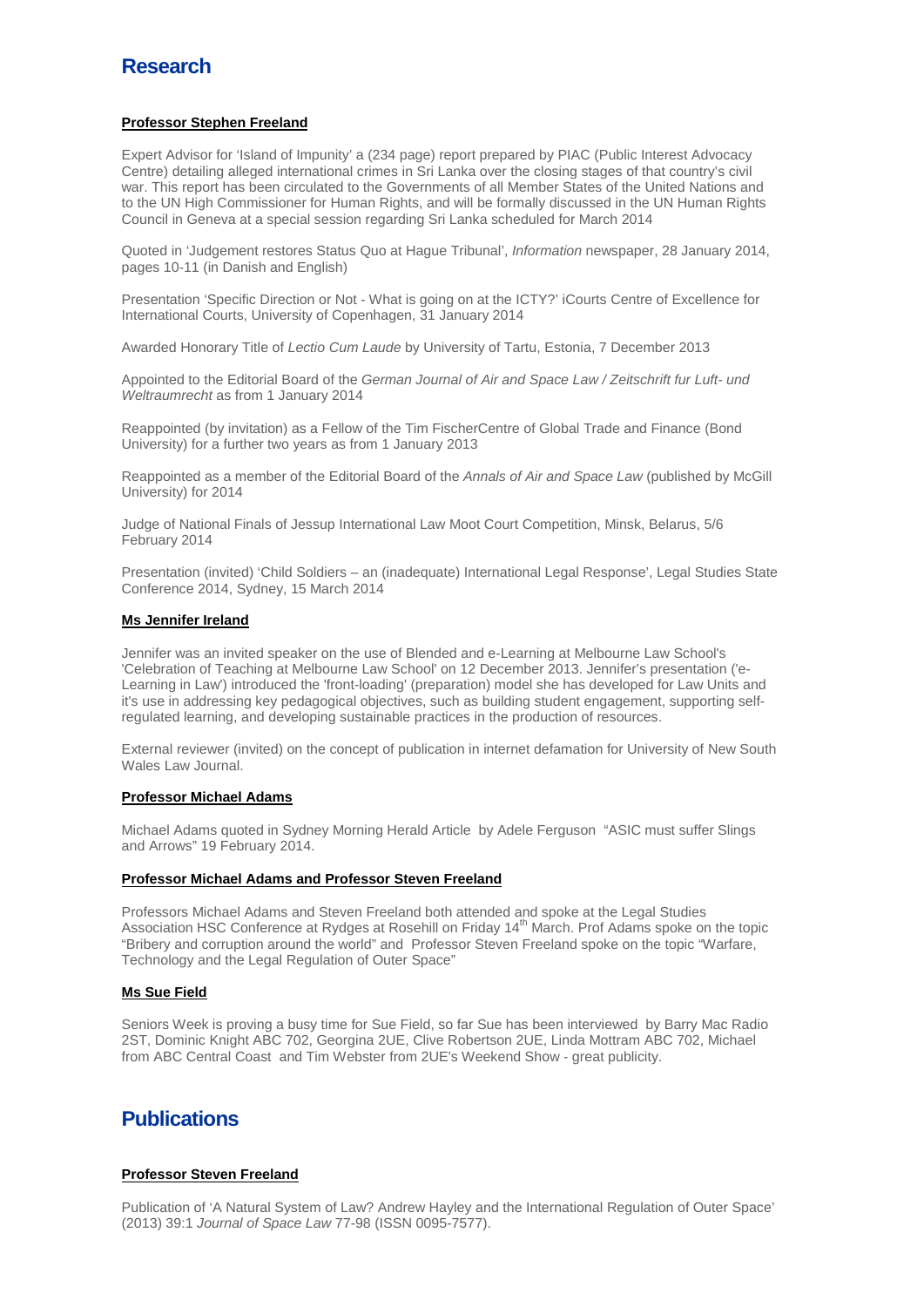# **Engagement**

## **UWS Law Students' Association**

On Friday 28 February, the Law Students' Association and the School of Law celebrated the launch of the UWSLSA Journal at the Boilerhouse with champagne and sushi. Marija Yelavich (Chief Editor) and Mel Pudig (on behalf of Maria Badawi, President of the LSA) said a few words regarding the efforts that went into the publication and the pride held by the students in getting the publication compiled and distributed to students during O-Week. Professor Michael Adams, Margaret Hyland, Dr Lucy Robinson and Dr Laura Horn attended the launch party on behalf of the School of Law. Thank you to Michael Adams and Lucy Robinson for also saying a few words regarding the publication, and thanks to the members of staff who attended to support the LSA.





## **Professors Michael Adams and Stephen Janes**

Friday 14<sup>th</sup> March saw the opening of the new UWS Parramatta CBD campus at 100 George Street. Parramatta. Dr Stephen Janes, deputy dean and Prof Michael Adams, dean of law, attended the official opening by the NSW Premier, the Chancellor and a number of members of parliament (NSW and Federal) including our former UWS colleague, Dr Geoff Lee.

Dr Janes also attended the opening of the new teaching building at UWSC Nirimba on the 14<sup>th</sup> March. The building was opened by Rear Admiral Timothy Barrett AM CSC RAN in the presence of the Chancellor and VC.

## **Mr Michael Brogan**

On 18 February 2014 the School of Law hosted the *Pathways To Dreaming* program in the Campbelltown Moot Court. Francine Feld and Michael Brogan from the School facilitated mock trial workshops for year 9 and 10 students from:

- Cambridge Park High
- Chifley College Dunheved
- Cranebrook High
- Nepean Creative and Performing Arts High
- Plumpton High
- **St Clair High**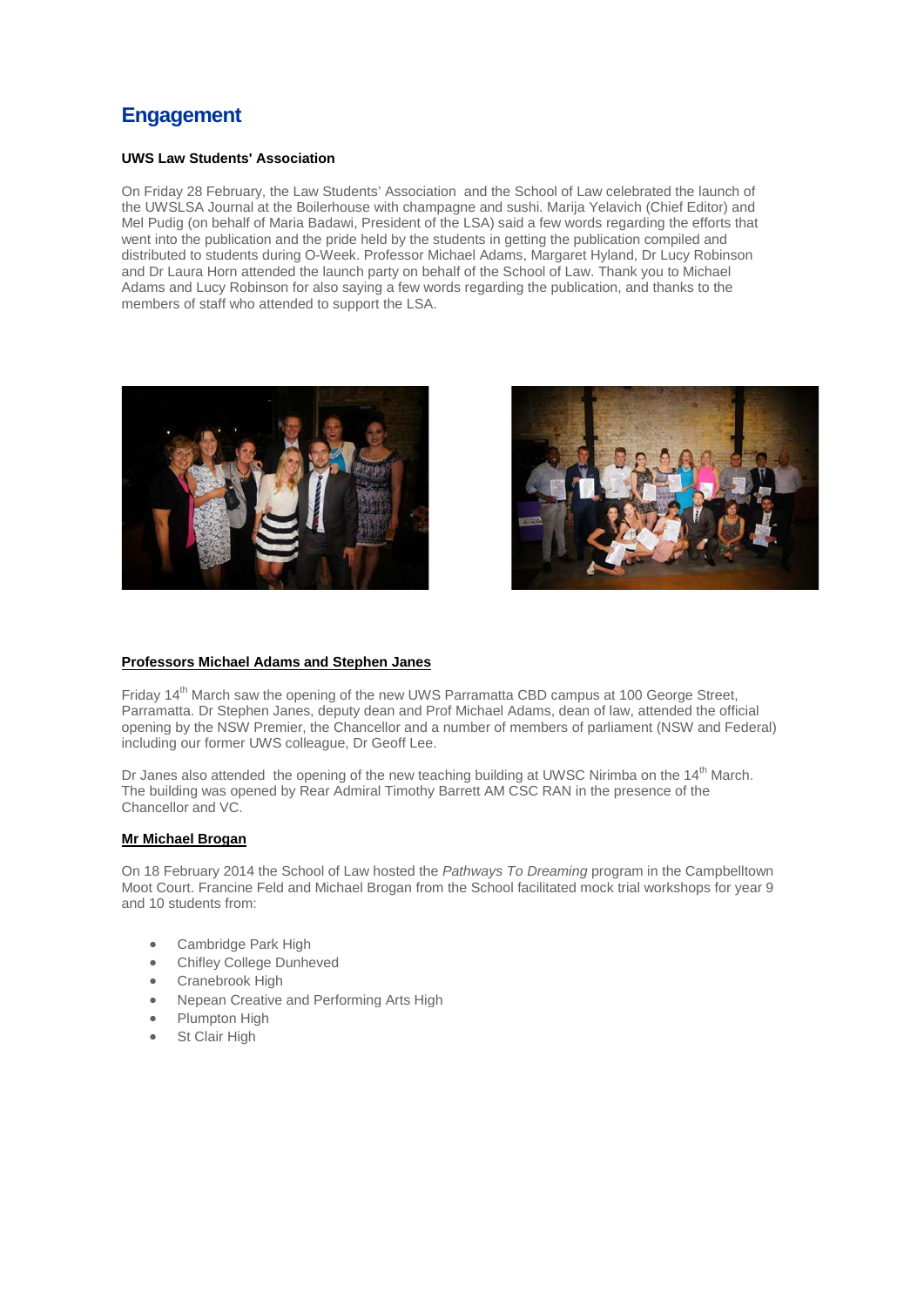



The *Pathways To Dreaming* program builds and supports the educational and career goals of year 8-12 Aboriginal and Torres Strait Islander students. Students take part in academic, self-development and Aboriginal cultural enrichment activities that increase their skills and confidence and broaden their horizons. Participants are mentored by UWS staff, students and alumni who may be Aboriginal or non-Aboriginal.

The Manager of School of Engagement for UWS, Anne McLean Stated:

*"Aboriginal elders and educators, UWS academic and professional staff, and other experts all contribute to the development and delivery of program components. Pathways To Dreaming began in 2009 with just 15 year 10 students and is now operating in 22 schools with over 400 students. A large part of the developing success of this program has been the support from UWS schools, including the School of Law, and individual academics like Francine Feld".*

The moot court experience comprised an overview of the legal system and the role of legal practitioners and judges, followed by students engaging in a mock criminal trial. The School of Law's Francine Feld has been involved with the program since its inception. Francine's enthusiasm is evident in her explanation for why she continues to volunteer her time:

*"The Pathways to Dreaming program has provided me, and in the past five years Judge Joe Moore, with an opportunity to demystify the law for Aboriginal students. I have been particularly interested in encouraging these young people to consider law as a career path, while trying to earn more about their views on the legal system and society".*

Feedback from teachers and participants suggest that the program run by the School of Law is enjoyable and informative.

#### **Professor Michael Head**

#### **Zest awards**

Michael Head last month represented the law school at this year's annual Zest awards, which honour community service organisations, workers and volunteers across western Sydney. A record 108 individuals and projects were nominated for their contributions.

The awards have become a premier event for the region, involving many current and former UWS students in diverse projects and roles. Nearly 500 people packed into the Millennium Room of ANZ Stadium and were treated to stunning performances by Manea Pacifica and Hybrid Formz Academy.

It was pleasing to see some of our law students and staff receiving an award, including for Student Connect, a program involved in family violence issues in the Macarthur region. Student Connect won for Exceptional Community Partnership across a Region.

UWS Chancellor Peter Shergold spoke at the event as a Zest ambassador, although UWS is not yet an official sponsor.

The award citation for Student Connect stated:

Student Connect is an innovative partnership between South West Sydney Legal Centre (SWSLC), University of Western Sydney (UWS), Women's Legal Service NSW (WLS) and Macarthur Community Legal Centre (MCLC).

Student Connect is a SWSLC initiative to improve the legal profession's awareness and understanding of the problem, dynamics and impact of domestic and family violence (DFV) and the significance of these to legal intervention and the delivery of legal services. The project targets law undergraduates, the ultimate aim being to improve the sensitivity and capacity of the legal profession to identify DFV scenarios and to